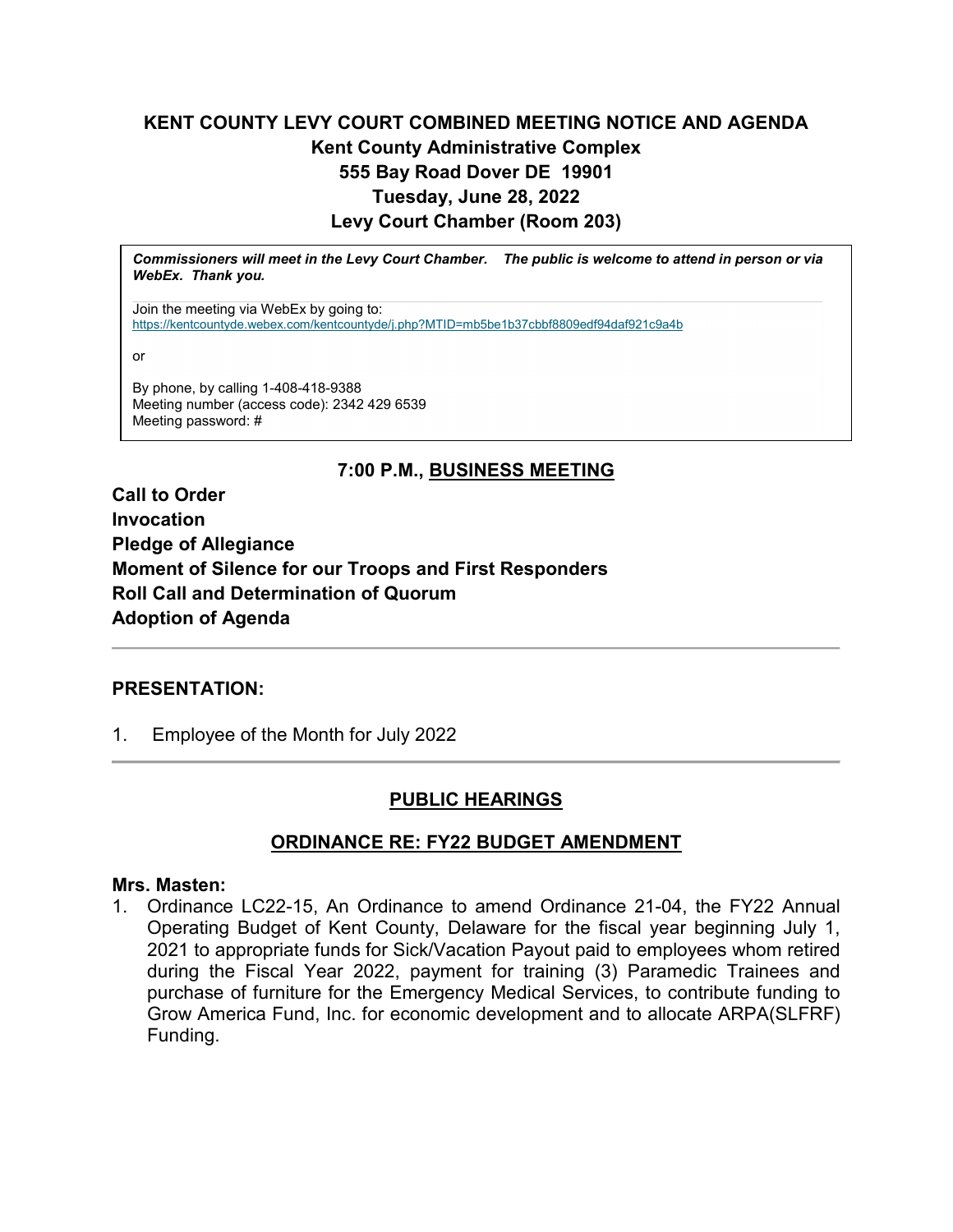## **PUBLIC HEARINGS, continued**

### **PETITIONS TO AMEND COMPREHENSIVE PLAN MAP AND ZONING MAP:**

### **Mr. Buckson:**

1. **Ordinance LC21-15,** An Ordinance to amend the Comprehensive Plan Map Designation and the Official Zoning Map of Kent County, Delaware pursuant to the provisions of Kent County Code, Vol. II, Chapter 205 Zoning, Article III, Section 205-8 and Section 205-9, and Article XXVIII (changes and amendments) effective December 01, 2000, as amended.

*(Ref: Application: CZ-21-04; Applicant & Owner: Snake Creek MXX, LLC / Vincent Oreste Guasto; Proposed Zoning District: IL (Limited Industrial); Area & Location / ID#: 16.80 +/- acres on the south side of Staytonville Road (Co. Rd. 117), approx. 0.71 miles east of Woodyard Road (Co. Rd. 118), southeast of Farmington / MN-00-200.00-01-06.01- 000)*

## **Mr. Hall:**

1. **Ordinance LC22-13,** An Ordinance to amend the Comprehensive Plan Map Designation and the Official Zoning Map of Kent County, Delaware pursuant to the provisions of Kent County Code, Vol. II, Chapter 205 Zoning, Article III, Section 205-8 and Section 205-9, and Article XXVIII (changes and amendments) effective December 01, 2000, as amended.

*(Ref: Application: CZ-22-05; Applicant & Owner: Shrihari, LLC; Proposed Zoning District: BG (General Business); Area & Location / ID#: 1.0 +/- acre (Area of Petition 0.59 +/- acre) located on the north side of Halltown Road approximately 107 ft. west of Pearsons Corner Road and approximately 262 ft. east of Hartly Road, east of Hartly and west of Dover)*

## **CLOSE PUBLIC HEARINGS**

## **RECESS TO COMMITTEE MEETING**

## **COMMITTEE MEETING**

## **Administration Committee**

### **Mr. Angel, Chair**

1. Central Delaware Quality of Life Study funding request by The Greater Kent **Committee** 

# **Public Comments**

**Adjourn**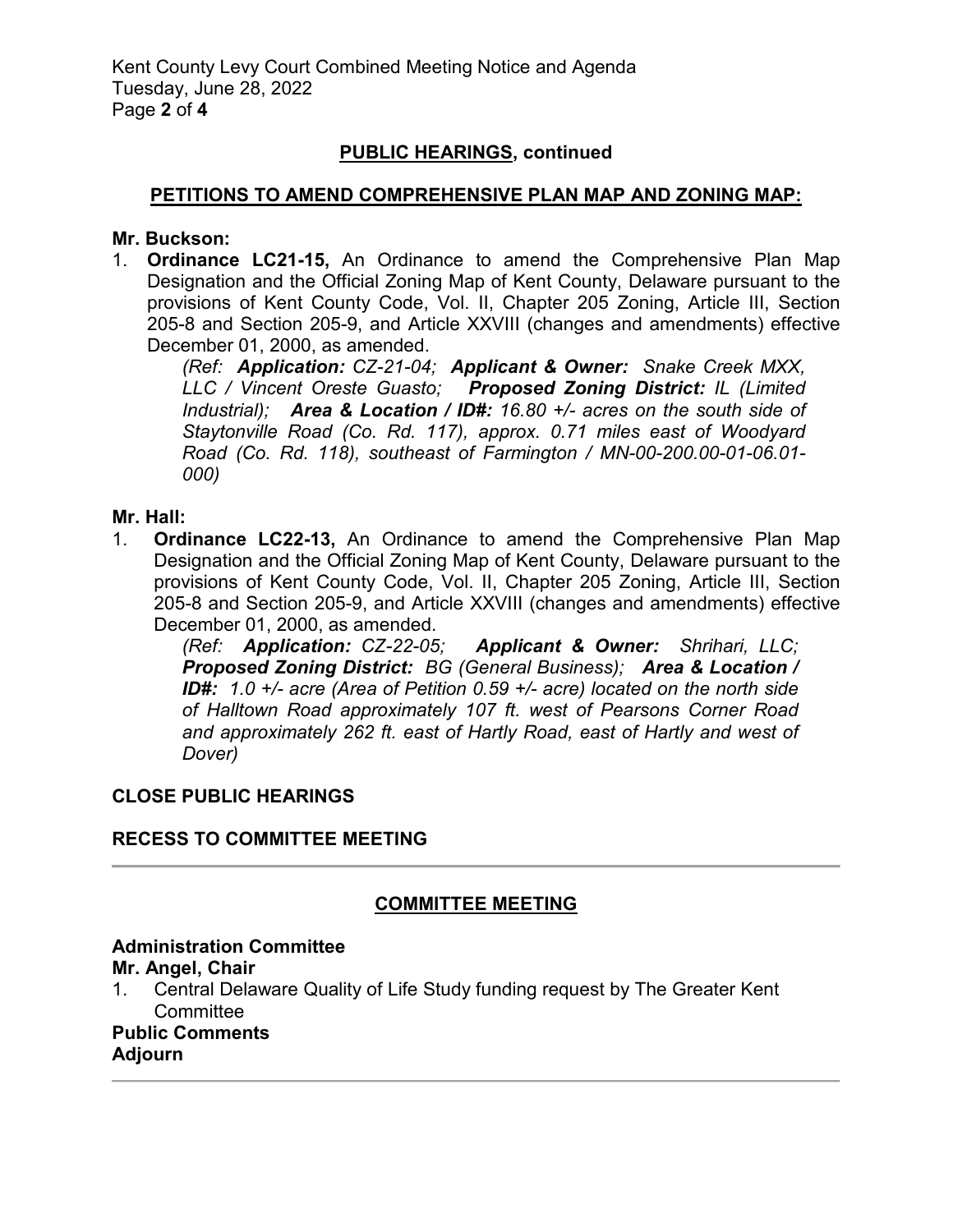Kent County Levy Court Combined Meeting Notice and Agenda Tuesday, June 28, 2022 Page **3** of **4**

### **RECONVENE BUSINESS MEETING**

## **OLD BUSINESS**

### **Mr. Angel:**

1. Volunteer Fire & Ambulance Service ARPA Grant Program – Rescission of Motion M-22-091 dated May 10, 2022

## **NEW BUSINESS**

### **Mr. Angel:**

1. Potential Administration Committee Meeting Action Item: *Central Delaware Quality of Life Study funding request by The Greater Kent Committee*

## **Mr. Buckson:**

- 1. **Resolution 3944,** A Resolution calling a Public Hearing upon a proposal to dissolve select properties from Kent County Sewage Disposal District No. 1 (Spring Creek Area – Caulk and related properties)
- 2. Introduction of **Resolution 3945,** A Resolution upon a proposal to dissolve select properties from Kent County Sewage Disposal District No. 1 pursuant to Section 4624, Chapter 46, Title 9 of the Delaware Code, as amended. (Spring Creek Area – Caulk and related properties *for Public Hearing on Tuesday, July 12, 2022 at 7 P.M.*
- 3. **Resolution 3946,** A Resolution calling a Public Hearing upon a proposal to extend Kent County Sewage Disposal District No. 1 (Frederica West Area – Baker/Carey Property)
- 4. Introduction of **Resolution 3947,** A Resolution upon a proposal to exten Kent County Sewage Disposal District No. 1 pursuant to Section 4606, Chapter 46, Title 9 of the Delaware Code, as amended (Frederica West Area – Baker/Carey Property) *for Public Hearing on Tuesday, July 12, 2022 at 7 P.M.*

### **Mr. Howell:**

1. Long Range Wastewater Master Plan – Engineering Services Agreement

# **OTHER BUSINESS**

1. Move to go into Executive Session immediately following the Business Meeting for preliminary discussion on site acquisition for a publicly funded capital improvement; legal strategy session regarding collective bargaining or pending or potential litigation; and personnel matters pursuant to 29 Del.C. 10004(b)(2), (4), and (9)